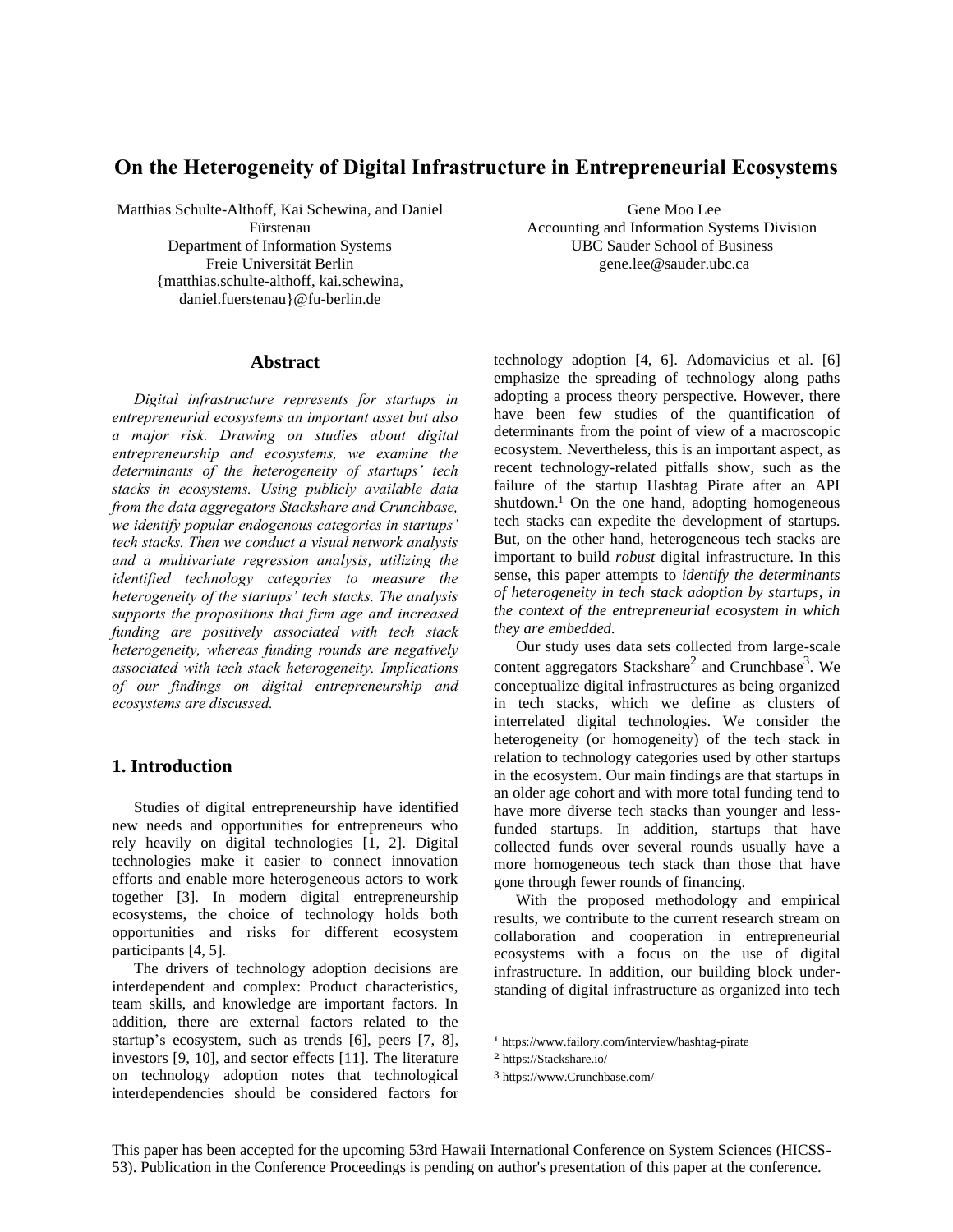stacks is potentially valuable for companies becoming more distributed, embedded in dynamic ecosystems, and depending on co-creation of value while technologies become more layered and modular.

# **2. Digital Infrastructure of Startups in Entrepreneurial Ecosystems**

In this section, we first define startups and entrepreneurial ecosystems. Then, we put forward our conceptualization of the digital infrastructure of startups as organized in tech stacks. Finally, we introduce technological heterogeneity of a startup's tech stack as the outcome variable of interest in our study, and we present potential determinants of tech stack heterogeneity driven by the entrepreneurial ecosystem in which a startup is embedded.

#### **2.1 Entrepreneurial Ecosystems**





Entrepreneurs are individuals or companies that work on the discovery, evaluation, and exploitation of new business opportunities and are often regarded as change agents in their respective fields [12]. Digital entrepreneurs are seen as entities whose aim is to market, deliver, and support a digital product or service completely online [13]. In that way, digital entrepreneurs rely upon aspects of digital media and IT to pursue market opportunities [14]. Often they do so by making use of emerging digital infrastructure such as big data analytics, deep learning, virtual reality, IoT platforms, 3D printing, or cloud computing [15]. We apply the term 'startup' [12] to these IT-associated entrepreneurial companies.

Startups are embedded in entrepreneurial ecosystems comprising multiple types of actors often spanning across sector boundaries. Entrepreneurial ecosystems are a *set of interdependent organizations, including entrepreneurs, that pursue opportunities to create value-added products and services* [16, 17].

Current literature describes such collaboration as "open-system" orchestration [18]. As Guidici et al. [18] argue, opportunities reside not exclusively inside firms but can be co-created with other members of this ecosystem. While other types of actors besides startups (e.g., established companies, universities, government, and innovation intermediaries) also are important for such entrepreneurial ecosystems, this paper puts a focus on peer effects between startups as shown in Figure 1.

# **2.2 Understanding Digital Infrastructure as Organized in Tech Stacks**

Not having endured the test of time and being less resilient, startups face many challenges. As Davidson and Vaast [14] put it, a digital startup has three interrelated types of opportunities: business, knowledge, and institutional. And as Steininger [12] asserts, their business model may be the main tool to seize opportunities, as it brings together economic and technological perspectives of innovations by adopting digital infrastructure as an infrastructural resource or as the product itself. As Davidson and Vaast [14] found, frameworks, digital artifacts, and digital platforms frequently serve as constituents of new venture ideas, while digital infrastructure serves as an enabler.

We focus on the intangible part of digital infrastructure as described by [3], which comprises software-based parts like stand-alone software tools and SaaS. The widespread use of such tech stacks has led to greater participation of actors in nearly all process phases of the ecosystem, including exploration, funding, and access to the market―a phenomenon named the "democratization" of entrepreneurship" [19].

Focusing on the tech stack, we can think of the elements as building blocks for the construction of larger components—the foundation of gradually enhancing the business model or the technological basis of the company [20]. This modular thinking is the core idea of microservices, which are independent processes that can communicate with each other [21]. This allows for executing single processes separately in contrast with many non-modular, monolithic structures. It has been argued that startup ventures can seize profit from this kind of split up value chain by incorporating well-established services into their company [22].

According to Nambisan's literature review [1], technology has served as the context for empirical work in most research on digital entrepreneurship. Technology focuses either on opportunities for the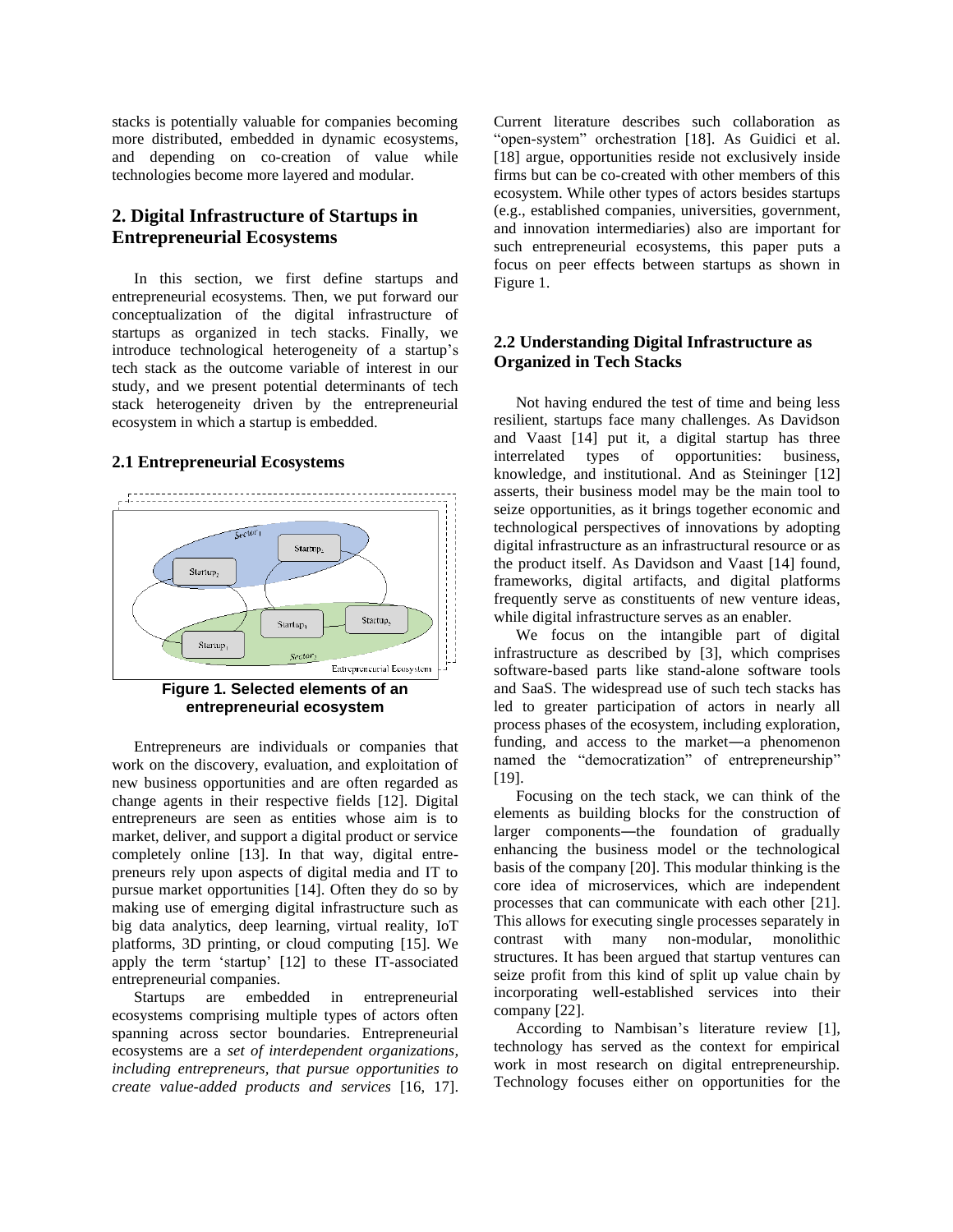individual entrepreneurial venture (e.g., [21, 22]) or on the management, organization, and critical success factors for the entrepreneurial team (e.g., [23, 24]). In this work, we focus on technology as the core component from the point of view of an entrepreneurial ecosystem. In the next section, we briefly examine technology's role as a risk-bearer and provide one way of measurement.

# **2.3 Heterogeneity of Tech Stacks in Entrepreneurial Ecosystems**

In this paper, we are interested in the *technological heterogeneity* of tech stacks in startups. We refer to technological homogeneity/heterogeneity as *the extent to which the tech stack used in a startup is concentrated (homogeneous) on few categories of technology versus diversified (heterogeneous) across multiple categories of technology compared to the tech stacks used in other startups.* Our definition thereby builds on a measure of entropy and considers different endogenously derived tech stack categories, which are aggregated into a single heterogeneity value.

There are many factors driving decisions for or against the use of a particular technology: team skills and knowledge, technology trends [6], geographical proximity, peer effects [7, 8], investor influence [9], [10] and sector effects [11] to name some important ones. In the field of technology adaption, it was noted that technological interdependencies are also important for technology choice [4, 6], giving evidence that our chosen conceptualization is worth exploring. E.g., Adomavicius et al. [6] provide a tool for visualizing patterns of technological change over time, which are based on dominant technological roles.

The heterogeneity in digital infrastructure may be relevant to several actors in the entrepreneurial ecosystem. It was indicated that start-ups supported by early-stage and venture capital investors have less heterogeneous technology stacks than those with other types of investors. [27]. The authors argue that this may favor cluster risks of an investor's more homogeneous portfolio while yet simultaneously synergy effects may occur. Synergies may arise from the dissemination of information resulting from peer effects in a more closely aligned technological environment.

In the following, we introduce ecosystem-related factors that may influence the heterogeneity of tech stacks. So far, little attention has been paid to interorganizational adaptation processes on the macro-level [28] and thus the alignment processes of digital infrastructure in ecosystems. However, prior research documented the relationship between companies in an ecosystem and their corresponding digital infrastructure. For example, a study in the collaborative open-source software sector shows that the product of this community is much more modular than products of organizations with tighter boundaries [29].

A first factor we consider relates to the *number of funding rounds* a startup has received. Startups may accumulate funding over multiple rounds, maturing their operations, strategies, and business models. Those startups that make it to the later rounds (and, similarly, *seed stages*) may be more disciplined and thus may have better management and stricter controls. Recent studies show that venture capitalists play vital roles in the growth and the rate of success of new businesses [30]. Findings show that venture capitalists have an influence on the choices of both the CEO and other key personnel [28, 29]. They also show that venture capitalists provide value-adding services: Hellmann and Puri [33] provide empirical evidence that venture capitalists can support the building of human resources within the investees' organization. Hsu [34] points out substantial boosts in cooperative activity and performance associated with venture-capital-backed companies. Venture capitalists investing in the IT industry very often search for the next technological platform in which to invest [35]. Furthermore, there is a well-established research stream that shows accelerators and incubators form very tight relationships with their investees [33–37]. Thus, the literature points to a major role of early-stage investors in the development of new technologies. Overall, startups that have obtained multiple rounds of funding may be less heterogeneous in their tech stacks than those that do not obtain funding over many rounds. However, multiple funding rounds may also signal growth and maturity, so one could also argue that multiple rounds of funding could be associated with more diverse tech stacks.

Another factor we want to explore is the *total funding obtained* by a startup. The environment of startups is highly dynamic. Around 60% of startups do not survive the first five years, and the failure rate of startups funded by venture capitalists approximates 75% [41]. As early-stage startups often struggle with limited financial resources [42], investors often play a crucial role in their development. In particular, investors give startups the funding that enables them to scale products and the associated digital infrastructure. More funding may be a catalyst for diversifying the product portfolio and thus the tech stack used.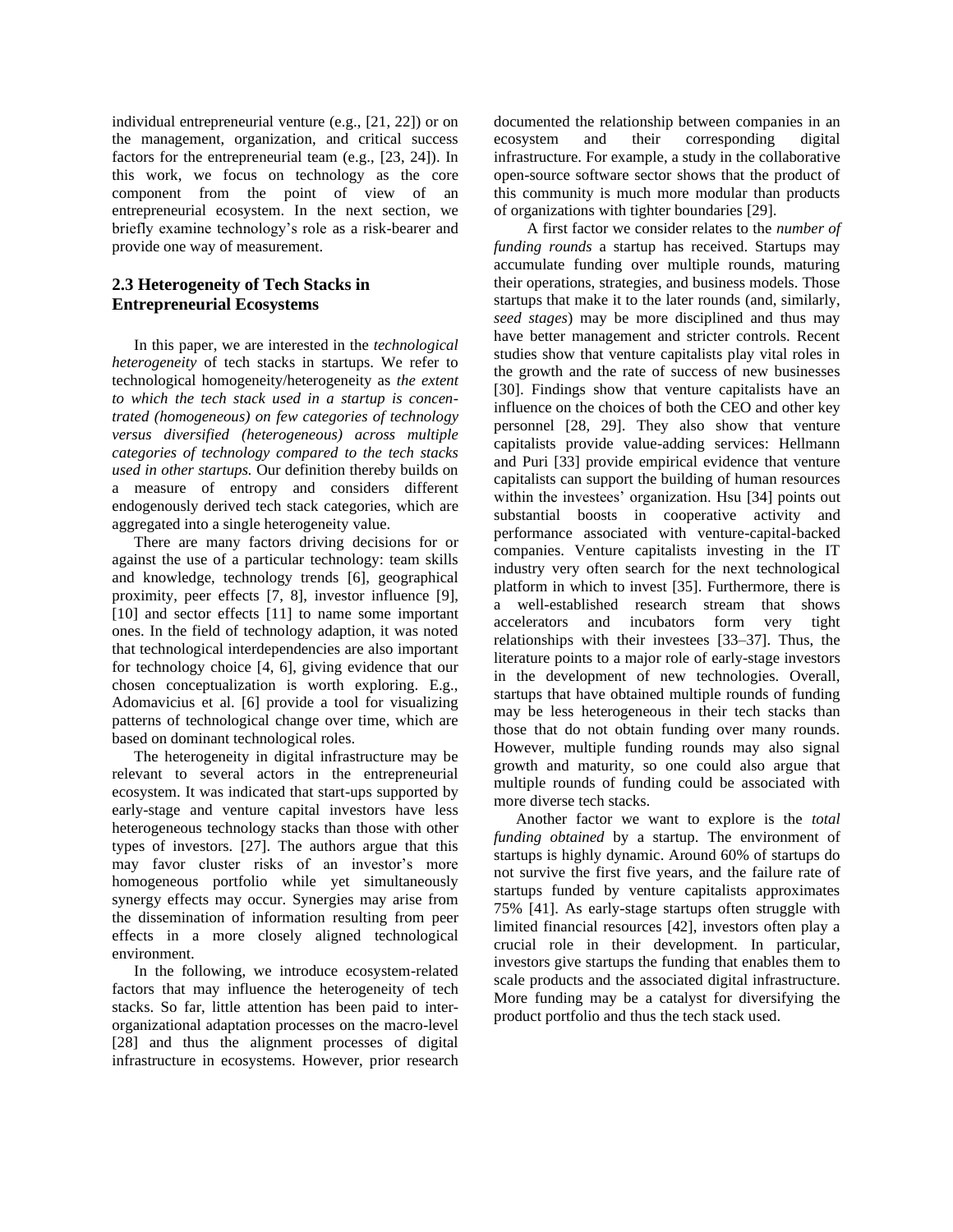| <b>Variable</b>                  | <b>Definition</b>                                                                                          | Operationalization                                                                                                                      | <b>Distribution</b>                                                                                                                                                                                                |  |  |  |  |  |  |
|----------------------------------|------------------------------------------------------------------------------------------------------------|-----------------------------------------------------------------------------------------------------------------------------------------|--------------------------------------------------------------------------------------------------------------------------------------------------------------------------------------------------------------------|--|--|--|--|--|--|
| Model variables                  |                                                                                                            |                                                                                                                                         |                                                                                                                                                                                                                    |  |  |  |  |  |  |
| Technological<br>heterogeneity   | Software-sided<br>technological<br>heterogeneity regarding<br>endogenous categories of<br>tech stacks      | Measure of entropy of the<br>tech stack of a startup in<br>respect to technology<br>topics (metric)                                     | Min: 0 (concentrated)<br>Max: <i>1</i> (maximally diverse)                                                                                                                                                         |  |  |  |  |  |  |
| Funding round                    | The current funding<br>round of a corresponding<br>startup                                                 | Crunchbase assignment to<br>startups (ordinal)                                                                                          | A(314)<br>$E (+) (52)$<br>unclassified $(1,250)$<br>B(239)<br>C(133)<br>No. of startups in<br>D(8I)<br>parentheses                                                                                                 |  |  |  |  |  |  |
| Total funding                    | The sum of total funding<br>given to a corresponding<br>startup                                            | Crunchbase assignment to<br>startups (metric)                                                                                           | Median: 8,708,609<br>25% quartile: 1,000,000<br>75% quartile: 665,081,189                                                                                                                                          |  |  |  |  |  |  |
| Founding date                    | The time that has passed<br>since the founding of the<br>company                                           | Crunchbase assignment to<br>startups; categorization in<br>quarters (ordinal)                                                           | 1: young $(612)$ , age < 5.5 years<br>2: relatively young $(444)$ , age $> 5.5$<br>years<br>3: relatively old (507), age $>$ ~ 7 years<br>4: <i>old</i> (506), age $>$ ~ 10 years<br>No of startups in parenthesis |  |  |  |  |  |  |
| Common tech<br>stack coverage    | The extent to which<br>startups use technologies<br>together that other<br>startups often use<br>together. | Fulfilled association rules<br>(base and add in basket)<br>divided by the number of<br>rules with present base<br>technologies (metric) | $\overline{\text{Min}: 0}$ (no rules fulfilled)<br>Max: 1 (all possible rules fulfilled)<br>Median: 0.452<br>25% quartile: 0.243<br>75% quartile: 0.655                                                            |  |  |  |  |  |  |
| Additional descriptive variables |                                                                                                            |                                                                                                                                         |                                                                                                                                                                                                                    |  |  |  |  |  |  |
| Startup                          | Startup engaging in the<br>entrepreneurial ecosystem                                                       | Startups both in Stackshare<br>and Crunchbase database<br>(categorical):                                                                | $N = 2,069$ startups                                                                                                                                                                                               |  |  |  |  |  |  |
| Tech stack                       | Intangible part of the<br>digital infrastructure<br>(software and SaaS) used<br>in startups                | Stackshare assignment to<br>startups (binary)                                                                                           | $N = 1,283$ technologies<br>$0$ : used in startup<br>$l$ : not used in startup                                                                                                                                     |  |  |  |  |  |  |
| Sector                           | One or one of many<br>business sectors a startup<br>belongs to                                             | Crunchbase assignment to<br>a startup (categorical)                                                                                     | $N = 45$ sectors                                                                                                                                                                                                   |  |  |  |  |  |  |
| Investor                         | Company investing in<br>one or more of the<br>startups                                                     | Presence of investment<br>relationship between<br>investor listed in<br>Crunchbase and (minimum<br>one) startup (binary)                | $N = 5449$ investors<br>• Venture capitalists $(1695)$<br>$\bullet$ Early-stage investors (212)<br>• Other $(3542)$<br>No of investors in parenthesis                                                              |  |  |  |  |  |  |

**Table 1. Variable definition, operationalization, and distribution in our data set**

We also want to explore the role of the *founding date* of a startup and thus the age cohort to which a startup belongs. In particular, imprinting effects may play a role where startups in the same age cohort are similar in their level of heterogeneity [43]. This effect can be due to the availability of technologies and technological trends at the time. In terms of technology trend adoption, Gartner's Hype Cycle is used to show the typical process of innovation in terms of expectations and adoption [44]. Divided into five phases, the Hype Cycle indicates the typical adoption

process of innovative technologies―albeit from the perspective of digital technology and not from the perspective of an inter-entrepreneurial ecosystem. Over time, a bloating of tech stacks could occur where older age is associated with higher heterogeneity. Furthermore, this effect may be reinforced by complementarities such that the *coverage of common tech stacks* makes it increasingly likely that other related technologies are used in tandem. This, in turn, creates a path dependence, which makes it hard to break away from this base [42, 43]. Technologies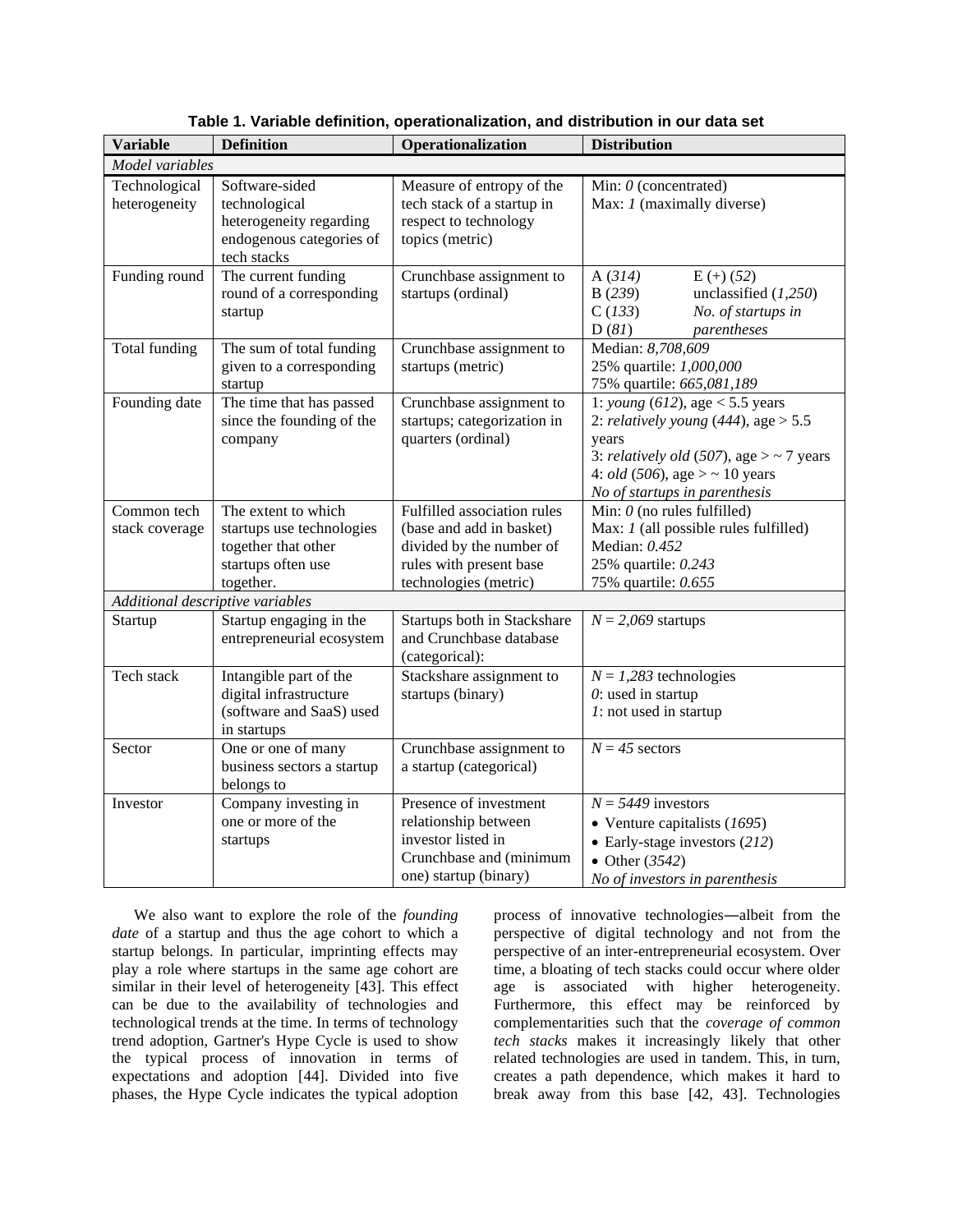become increasingly intertwined and commonly used tech stacks may emerge. This may focus a startup's efforts on certain large tech stacks, thus leading to higher homogeneity.

# **B D A C**

#### **3. Data and Methodology**

**Figure 2. Distribution of funding round (A), funding total (B), founding date (C), and seed stage (D) in the startup data**

This section describes data extraction, data reliability, and data analysis. The database used in the analysis was aggregated by means of the API of Crunchbase and collected from the Stackshare website.

Information on the startups and investments was acquired from Crunchbase, an open-source directory containing community-generated data on global technology companies and investors. The funding rounds provide information on the respective investor, invested firms, and amount invested. Technology datasets are extracted from Stackshare, an information aggregator that, like Crunchbase, is mainly curated by a community. More than 12,000 startups provide information about their tech stacks, which is not widely studied in the literature. To our knowledge, only Reeves et al. [47] operationalized technology data from Stackshare to analyze innovation as combining components to make new products.

Table 1 lists all considered variables as well as their operationalization and distribution from both data sources, and Figure 2 shows histograms of the distribution of the considered variables in our model. We considered the seed stage of a startup as another independent variable but, as Figures 2A and 2D

show,it is highly correlated to funding round (Pearson Correlation 0.68), thus we omitted it in our model.

Note that although Stackshare's notion of a startup is rather unclear, we can take into account Crunchbase's funding round information to control for this aspect. Finally, we are aware of the selection bias induced, as the sample only includes startups that are willing to enlist their tech stacks in Stackshare. Yet, since our focus lies on *digital* entrepreneurs, we believe the large sample from Crunchbase and Stackshare can provide a comprehensive picture of the entrepreneurial ecosystem.

Regarding the data reliability of Crunchbase and Stackshare, both data sources tightly monitor their data to correct inaccurate information. Furthermore, Crunchbase takes three means to ensure data curation [48]: First, the editors are part of the business. Second, Crunchbase uses machine-learning algorithms to compare data against publicly available information. Finally, data analysts recruited by Crunchbase take manual care of data validation. Being able to give basic trust to the data sources, we will subsequently present the methodology used to analyze the data in this paper.

The analysis phase consists of three main steps: First, a (visual) network analysis of tech stack cooccurrences utilizing association rule mining, second, an LDA topic modeling to categorize given tech stacks endogenously, and last, a regression analysis with technological heterogeneity operationalized by entropy values as the dependent variable. The aim of the regression is to investigate the influence of possible determinants of technological heterogeneity in entrepreneurial ecosystems.

# **4. Results**

#### **4.1 Visual Network Analysis**

Basole et al. [49] study visual decision support for ecosystem analysis, and they find that network representation outperforms other frequently used methods such as matrices or lists for explorative visualization of complex systems. In this section, we consider two aspects in the context of network analysis: First, we examine the co-occurrences of technology by creating association rules and visualizing them in a network plot. Second, we reflect on the dependencies of funding and investors in the entrepreneurial ecosystem.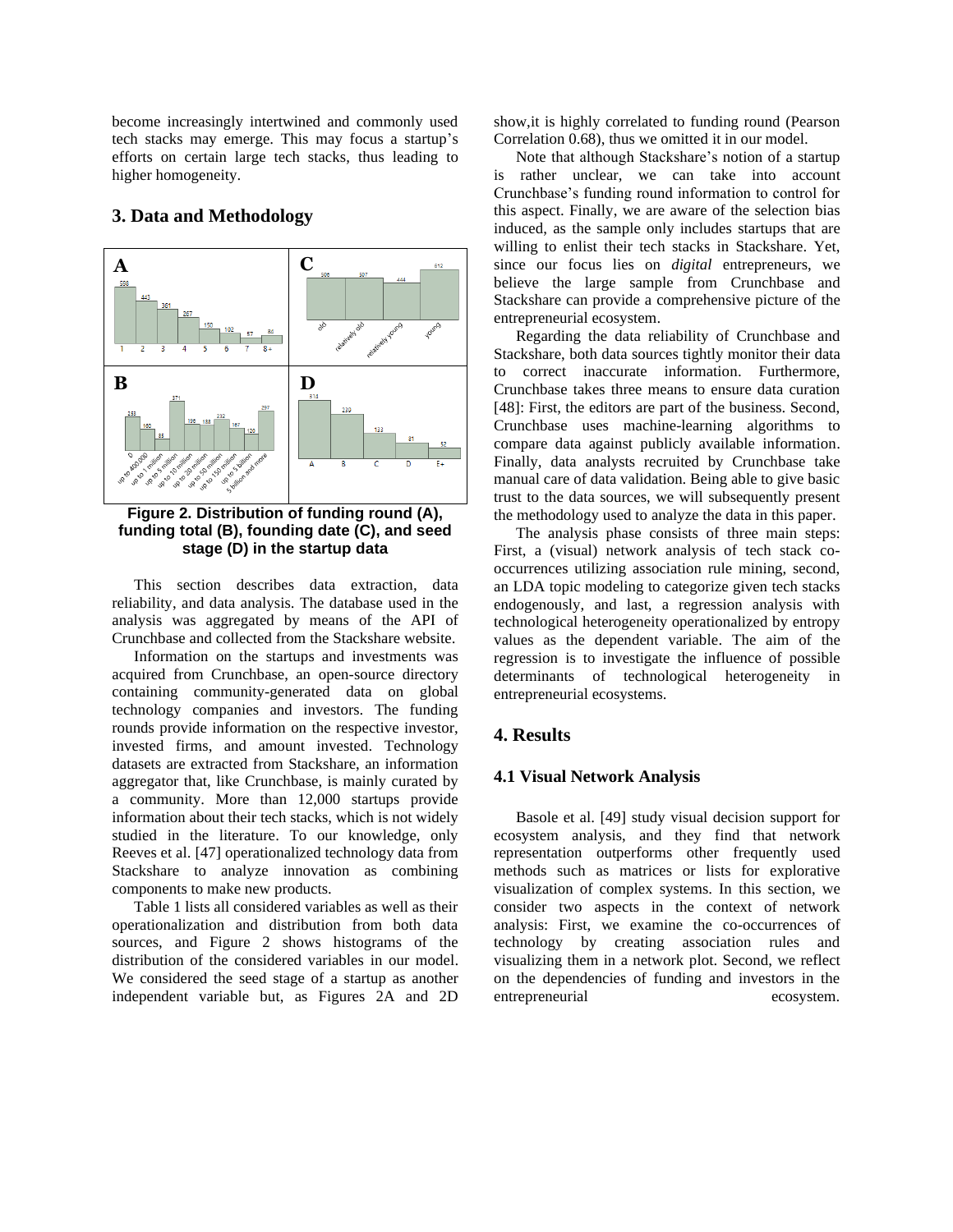

**occurrences of technologies based on association rule mining**

For our first analysis, we took the technologies jointly used in startups' tech stacks as a basis for association rule mining―a common technique to find typical patterns of correlated goods. The goal is to find rules that describe which items are typically added to the current state of the shopping cart [50]. We conducted apriori rule mining with a minimum support of 0.15 and a minimum confidence of 0.5. This means that the rules must occur in at least 15% of the cases and that the rules must be fulfilled at least 50% of the cases [51]. The algorithm identified 1,623 rules covering 47 technologies. That means that 1,236 technologies are not included because of very low support for possible rules. A sensitivity analysis has shown that the amount of technologies does not significantly increase with a lower minimum support value.

The network plot in Figure 3 depicts the cooccurrence of technologies based on the found association rules. The node size depends on the degree, and the nodes have been visualized by four colors using a modularity clustering. The figure shows wellknown digital technologies dominating the startup tech stacks. It is reasonable that big technology companies create technological dependencies and that most startups prefer common technological solutions.

Our second network analysis shows interdependencies between startups and investors, based on examples from the healthcare and finance sectors. Figure 4 presents these subsets of the entrepreneurial ecosystem depicting the finance sector

on the left and the health sector on the right, leaving out any startup with no connection to an investor.

The network of the entrepreneurial ecosystem depicts investors and startups as nodes. The edges connect investors and the corresponding startups in which they are investing. Technological heterogeneity between the nodes is represented as the edge weight using the Jaccard index, a well-known similarity index. The Jaccard similarity between a startup and an investor is calculated indirectly using the arithmetic mean of the similarity of the considered startup and the other startups supported by the examined investor. The resulting network is clustered by tech stack similarity and provides an explorative visualization.

We selected the financial and healthcare sectors as examples because they show particularly high modularity of the clusters, which indicates the use of similar tech stacks. The network indicates technological interdependencies in investor-startup relationships in terms of technological similarity that affect our independent variables *funding round* and *total sum of funding.*



**Figure 4. Network plot of the finance (left) and healthcare sectors (right), depicting investors and startups as nodes and investment relationships as edges. Technological homogeneity is used as edge weight.**

#### **4.2 Categories of Digital Infrastructure**

To measure technological heterogeneity by means of an entropy index, we must categorize the tech stacks used by the startups. Our approach requires no manual classification; the categories are extracted endogenously from the Stackshare and Crunchbase data. We make use of Latent Dirichlet Allocation (LDA)―one of the most common topic modeling algorithms [52]. LDA is a text mining method that discovers "topics" from a large corpus of documents, building on the assumption that each word in each document is probabilistically drawn from the vocabulary of a topic discussed in that document.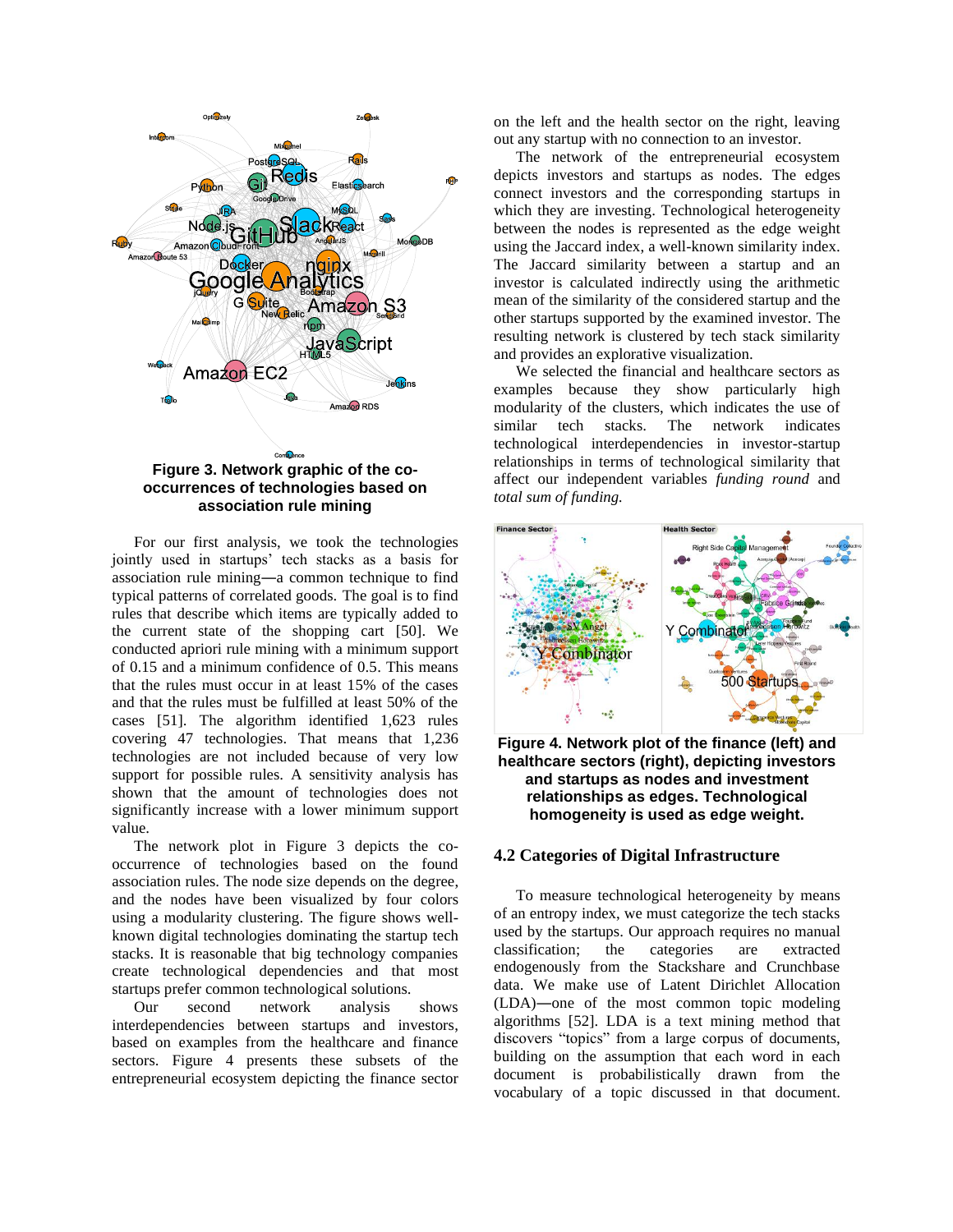Given a large collection of documents, the vocabularies of topics and the topics of the documents are jointly estimated.

| Table 2. LDA results of the Stackshare |
|----------------------------------------|
| technologies using Crunchbase company  |
| description data                       |

| <b>Topic</b>   | Dim.                   | .<br><b>Top 5 Words</b>                       |
|----------------|------------------------|-----------------------------------------------|
| 1              | Web Dev.               | rails, heroku, relic, sass, stripe            |
| $\overline{2}$ | Web Dev.               | php, wordpress, optimizely,<br>server, adroll |
| 3              | Cloud<br>Comp.         | engine, webpack, cloud, es6,<br>kubernetes    |
| 4              | Cloud<br>Comp.         | elastic, elb, load, rds, route                |
| 5              | App Dev.               | kafka, java, scala, ansible,<br>haproxy       |
| 6              | App Dev.               | rds, django, route, elastic, relic            |
| 7              | Software /<br>App Dev. | android, java, studio, intellij,<br>sdk       |
| 8              | Microsoft              | microsoft, azure, visual,<br>studio, net      |
| 9              | Text<br>Editing        | sublime, text, php, drive, relic              |
| 10             | Analytics              | optimizely, mixpanel, relic,<br>pingdom, labs |

We carry out the algorithm on the Crunchbase dataset using *company descriptions*. Each firm has a document where the words are the tech stack names. The LDA model presents the common topics of tech stacks based on the co-occurrences of the stack names. Since the number of topics is a parameter that the user can choose, we tested the algorithm with different values (up to 100) and chose 10 as the value that best captures the technology topics. To illustrate that the results of the topic model comprehensively capture different dimensions of digital infrastructure, we list all 10 topics that LDA produces from our dataset in Table 2. Note that each topic is a distribution over all words in the vocabulary but that we show only the top five words for the sake of brevity.

# **4.3. Multivariate Analysis of the Heterogeneity of the Digital Infrastructure**

To analyze the heterogeneity of tech stacks, we developed multivariate regression models. The dependent variable of the model's *Technological Heterogeneity* is the entropy measure that represents the diversification in the use of technology with respect to our endogenously generated technology topics in Section 4.2. An entropy value close to 1 therefore stands for a highly diverse tech stack, whereas an entropy value close to 0 stands for a very homogeneous tech stack.

The models include the *logarithmized total funding*, *funding round,* and *founding date* as independent variables. In addition, the *common tech stack coverage*, i.e., the "association rule fulfillment quota," was examined to check for robustness. This statistical measure returns the proportion of association rules we presented in Section 4.1 used in a startup's tech stack.

Using OLS regression, we investigated the effect of each independent variable separately (Models 1 to 4) and then developed two multivariate models (Models 5 and 6). The lower *N* in Model 1 is the result of missing total funding values. We corrected for the missing values in the multivariate model. Table 3 provides the regression coefficients as well as the overall model diagnostics. All independent variables except for the *common tech stack coverage* show a highly significant impact on the outcome.

Whereas higher total funding leads to more technological heterogeneity, a greater number of funding rounds has the contrary effect. Considering the age of companies and taking the oldest startup companies as a baseline, the youngest ones (founding date group 0-1) were seen to have the highest technological heterogeneity. In comparison, the founding date group 1-2 is less heterogeneous. While the same is true for founding date group 2-3, interestingly, the oldest companies rise to approximately the same heterogeneity as group 1-2.

Models 5 and 6 each represent a multivariate model containing all independent variables―first without the common tech stack coverage variable and then with it. All values are close to their respective isolated impacts and significance. Because the metric *common tech stack coverage* has only a minimal impact on technological heterogeneity, we are likely to reject the hypothesis that the use of the most commonly cooccurring technologies influences the heterogeneity of the tech stack portfolio. We discuss the implications of our findings in the following section.

#### **5. Discussion**

We contribute to the literature on entrepreneurial ecosystems dealing with the evolution of infrastructure [2, 45] in an entrepreneurial environment. We are expanding this literature by taking into account digital infrastructure as the main object of consideration, incorporating a large public data set. Our findings tackle the question of what drives technological heterogeneity, considering determinants within these ecosystems.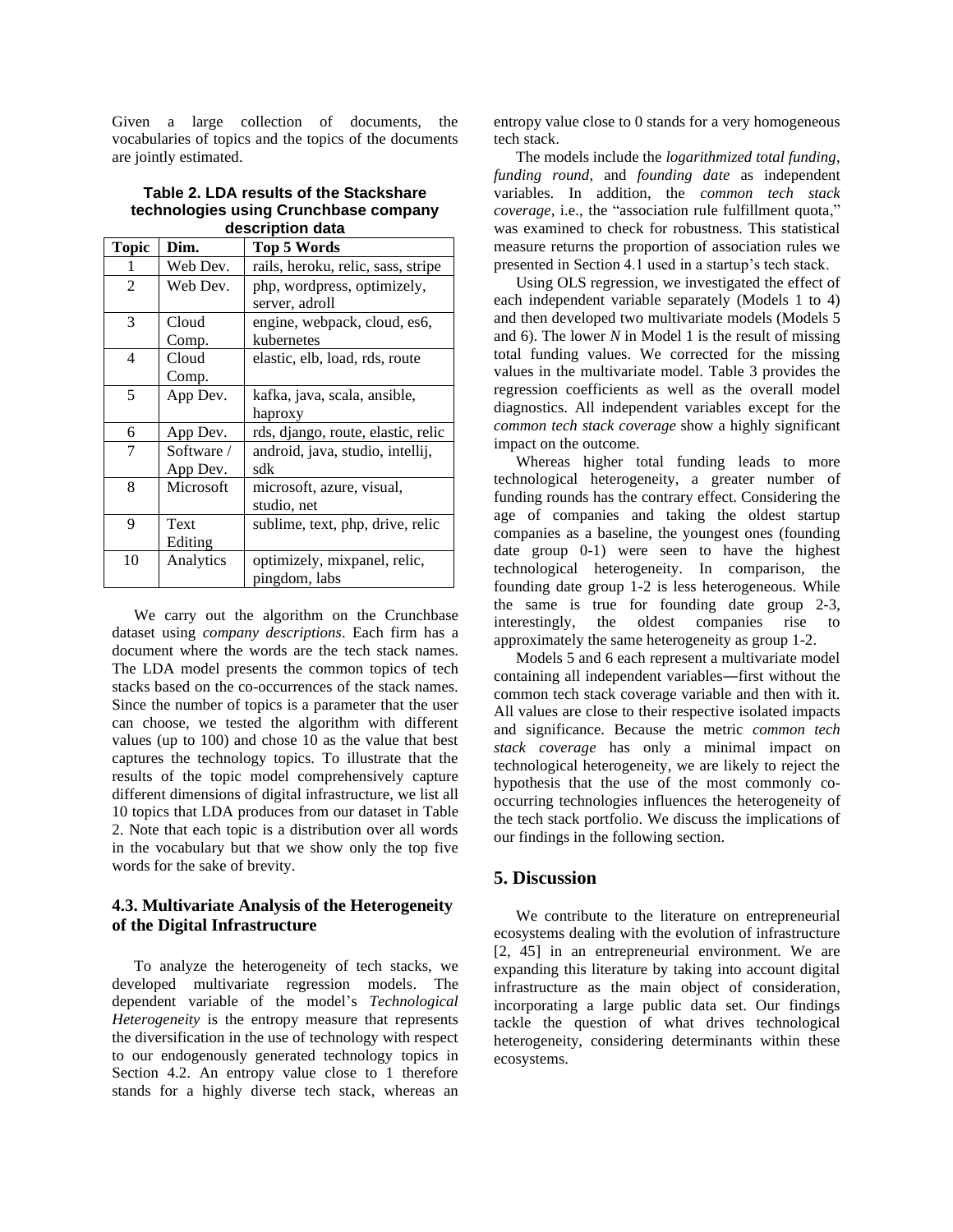| <b>OLS Regression Results</b>                                    |                                                 |                        |                |            |                        |                        |  |  |
|------------------------------------------------------------------|-------------------------------------------------|------------------------|----------------|------------|------------------------|------------------------|--|--|
|                                                                  | <b>Model 1</b>                                  | Model 2                | <b>Model 3</b> | Model 4    | Model 5                | Model 6                |  |  |
|                                                                  | Dependent Variable: Technological Heterogeneity |                        |                |            |                        |                        |  |  |
| Intercept                                                        | $0.216***$                                      | $0.510***$             | $0.528***$     | $0.441***$ | $0.344***$             | $0.375***$             |  |  |
| Independent<br><b>Variables</b><br><b>Total Funding</b><br>[Log] | $0.010***$<br>(0.001)                           |                        |                |            | $0.011***$<br>(0.001)  | $0.011***$<br>(0.001)  |  |  |
| <b>Funding Round</b>                                             |                                                 | $-0.031***$<br>(0.003) |                |            | $-0.027***$<br>(0.004) | $-0.027***$<br>(0.004) |  |  |
| <b>Founding Date</b>                                             |                                                 |                        | $-0.132***$    |            | $-0.073**$             | $-0.072**$             |  |  |
| $[1-2]$                                                          |                                                 |                        | (0.023)        |            | (0.024)                | (0.024)                |  |  |
| <b>Founding Date</b>                                             |                                                 |                        | $-0.068**$     |            | $-0.057*$              | $-0.058*$              |  |  |
| $[2-3]$                                                          |                                                 |                        | (0.024)        |            | (0.024)                | (0.024)                |  |  |
| <b>Founding Date</b>                                             |                                                 |                        | $0.061**$      |            | $0.084***$             | $0.082***$             |  |  |
| $[3-4]$                                                          |                                                 |                        | (0.023)        |            | (0.023)                | (0.023)                |  |  |
| Common tech                                                      |                                                 |                        |                | $-0.055*$  |                        | $-0.068*$              |  |  |
| stack coverage                                                   |                                                 |                        |                | (0.030)    |                        | (0.030)                |  |  |
| $\mathbf N$                                                      | 1,816                                           | 2,069                  | 2,069          | 2,069      | 2069                   | 2069                   |  |  |
| $R^2$                                                            | 0.033                                           | 0.034                  | 0.042          | 0.002      | 0.087                  | 0.089                  |  |  |
| Adjusted $\mathbb{R}^2$                                          | 0.032                                           | 0.034                  | 0.041          | 0.001      | 0.084                  | 0.086                  |  |  |
| F-Statistic                                                      | $61.14***$                                      | 73.01***               | $30.51***$     | 3.34       | 34.40***               | 29.58***               |  |  |
| Standard errors in parentheses                                   |                                                 |                        |                |            |                        |                        |  |  |
| * significant with $p < 0.1$ , ** $p < 0.01$ , *** $p < 0.001$   |                                                 |                        |                |            |                        |                        |  |  |

**Table 3. OLS regression analysis regarding the effects on** *Technological Heterogeneity*

The first finding suggests that the more funding rounds the startups survive, the less heterogeneous their technological portfolio tends to be. It is well known that startups that survive many funding rounds are more robust and stable [53]. This stability may also extend to economic effects, e.g., the realization of economies of scale and being able to standardize.

Regarding funding, Gompers and Lerner [54] remind us that venture funding could be related to another unobserved factor of influence, the arrival of technological opportunities. In addition, the analysis shows that greater *total funding* leads to a more heterogeneous technological infrastructure. In this case, *total funding* may be a proxy for company size, since bigger companies use more technologies and may therefore be more diverse. The very small increase in technological homogeneity of the oldest group of companies may suggest that older companies have more difficulties standardizing technology [55].

Beyond our empirical findings, we make a methodical contribution to the understanding of digital infrastructure in entrepreneurship contexts [1]. We provide a data-driven method for operationalizing and endogenously categorizing the technology stacks of digital startups, based on a large amounts of publicly available data. Often, empirical analyses in this field rely on relatively small proprietary datasets or individual case studies, which limits their

generalization [12]. Through our study, the technology stacks of different digital startups can be compared, and similarities and differences can be identified on a broad basis.

Limitations of our study include the following point: The number of topics in LDA can be freely selected by the analyst. We manually tested various parameters for our analysis, which is enough to illustrate our general methodology. Nonetheless, an automatic approach as implemented by [56] could extend our method.

Further research can provide a concise sector-wise analysis within the ecosystem to check if startups from the same industries share the same technological footprint. Using an exploratory startup-investor network analysis with tech stack similarity as edges of the network, we have already been able to indicate that some sectors, such as finance and health care, are more prone to technological homogeneity. Similarly, the effect of other ecosystem actors can be subject to further investigation to answer the question whether investors influence the choices startups make about their digital infrastructure, as hinted by [27].

Furthermore, the findings of our study can be extended by using a longitudinal analysis to point out certain path dependencies or technology adoption patterns, e.g., for the field of AI: "That degree of influence translates into a strong dependence on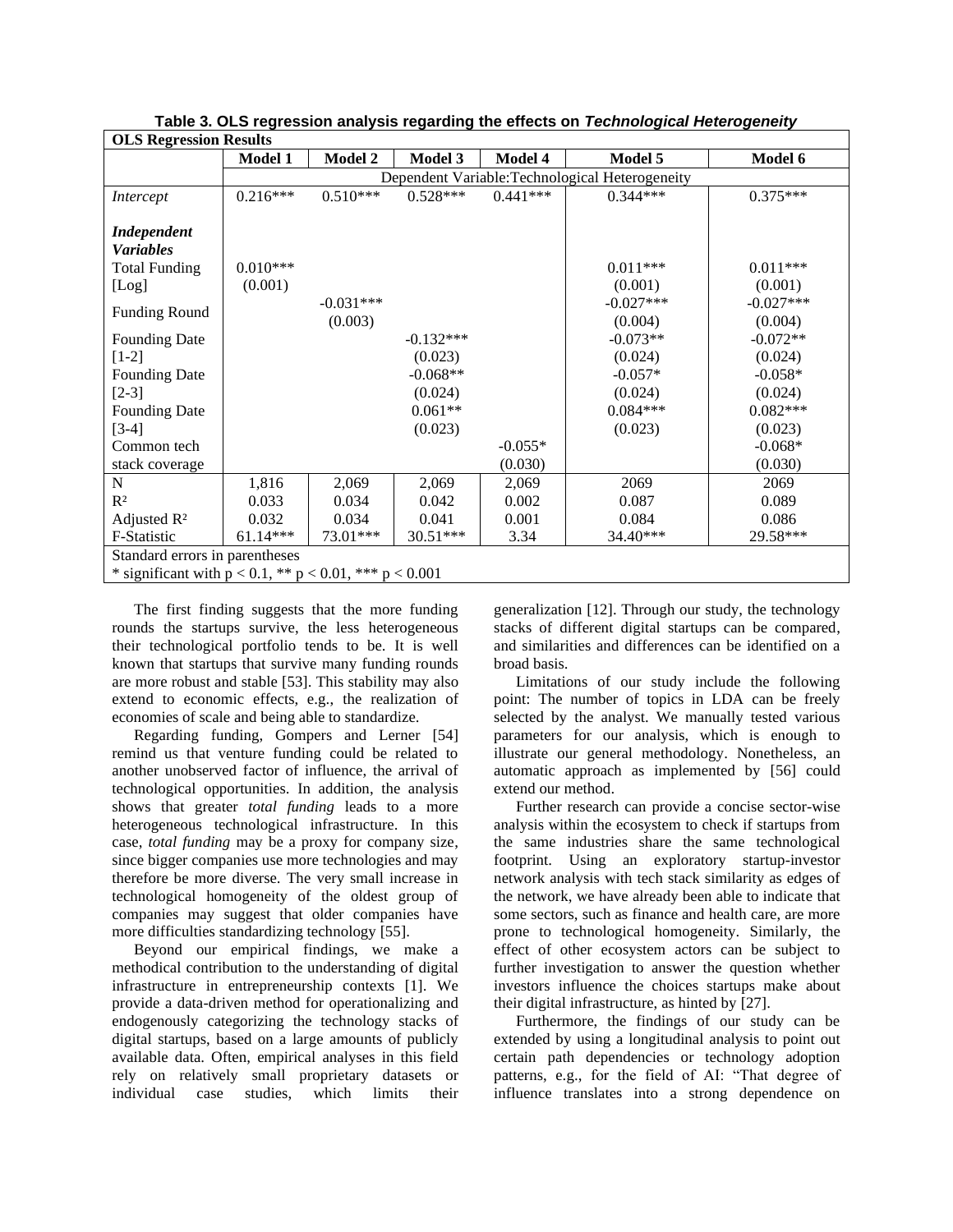previous digital actions in the pattern of AI diffusion. European companies that have fully absorbed the previous set of digital technologies are 30 percent more likely to be first movers in AI adoption and use" [57].

# **6. Conclusion**

We aimed to better understand the drivers of heterogeneity of digital infrastructure of startups in entrepreneurial ecosystems. Using a broad set of publicly available data incorporated by information aggregators on the web, we have shown from an ecosystem perspective that there are several measurable drivers of technological heterogeneity: Age, total funding, and number of funding rounds influence the heterogeneity of a startup's digital infrastructure.

#### **7. References**

- [1] S. Nambisan, "Digital Entrepreneurship: Toward a Digital Technology Perspective of Entrepreneurship," *Entrep. Theory Pract.*, vol. 41, no. 6, pp. 1029–1055, 2016.
- [2] S. Jarvenpaa and M. L. Markus, "Genetic Platforms and Their Commercialization: Three Tales of Digital Entrepreneurship," in *51st Hawaii International Conference on System Sciences*, 2018.
- [3] K. Lyytinen, C. Sørensen, and D. Tilson, "Generativity in digital infrastructures," *Routledge Companion to Manag. Inf. Syst.*, pp. 253–275, 2018.
- [4] Y. Yoo, O. Henfridsson, and K. Lyytinen, "The new organizing logic of digital innovation: An agenda for information systems research," *Inf. Syst. Res.*, vol. 21, no. 4, pp. 724–735, 2010.
- [5] O. Henfridsson and Y. Yoo, "The Liminality of Trajectory Shifts in Institutional Entrepreneurship," *Organ. Sci.*, vol. 25, no. 3, pp. 932–950, 2013.
- [6] G. Adomavicius, J. Bockstedt, A. Gupta, and R. Kauffman, "Making Sense of Technology Trends in the Information Technology Landscape: A Design Science Approach," *Manag. Inf. Syst. Q.*, vol. 32, no. 4, Nov. 2008.
- [7] P. Almeida and B. Kogut, "Localization of knowledge and the mobility of engineers in regional networks," *Manage. Sci.*, vol. 45, pp. 905–917, 1999.
- [8] G. L. Clark, M. Feldman, and M. Gertler, *The Oxford Handbook of Economic Geography Oxford*. Oxford University Press, 2000.
- [9] R. Grimaldi and A. Grandi, "Business Incubators and New Venture Creation: An Assessment of Incubating Models," *Technovation*, vol. 25, pp. 111–121, 2005.
- [10] H. J. Sapienza and M. A. Korsgaard, "Procedural Justice in Entrepreneur-Investor Relations," *Acad. Manag. J.*, vol. 39, no. 3, pp. 544–574, 1996.
- [11] P. Constantinides, O. Henfridsson, and G. G. Parker,

"Introduction - Platforms and Infrastructures in the Digital Age - Semantic Scholar," *Inf. Syst. Res.*, vol. 7047, pp. 1–20, 2018.

- [12] D. M. Steininger, "Linking information systems and entrepreneurship: A review and agenda for ITassociated and digital entrepreneurship research," *Inf. Syst. J.*, 2018.
- [13] F. Zhao and A. Collier, "Digital Entrepreneurship: Research and Practice," in *9th Annual Conference of the EuroMed Academy of Business*, 2016.
- [14] E. Davidson and E. Vaast, "Digital Entrepreneurship and its Sociomaterial Enactment," in *43rd Hawaii International Conference on System Sciences*, 2010, pp. 1–10.
- [15] R. Beck, M. Avital, M. Rossi, and J. B. Thatcher, "Blockchain technology in business and information systems research," *Bus. Inf. Syst. Eng.*, vol. 59, no. 6, pp. 381–384, 2017.
- [16] H. Van De Ven, "The development of an infrastructure for entrepreneurship," *J. Bus. Ventur.*, vol. 8, no. 3, pp. 211–230, 1993.
- [17] B. Cohen, "Sustainable valley entrepreneurial ecosystems," *Bus. Strateg. Environ.*, vol. 15, no. 1, pp. 1–14, Jan. 2006.
- [18] A. Giudici, "Open-System Orchestration As a Relational Source of Sensing Capabilities: Evidence From a Venture Association," vol. 61, no. 4, pp. 1369–1402, 2018.
- [19] H. E. Aldrich, "The Democratization of Entrepreneurship? Hackers, Makerspaces, and Crowdfunding," in *Academy of Management Annual Meeting, Philadelphia*, 2014.
- [20] W. B. Arthur, "The nature of technology: What it is and how it evolves," *Free Press*, 2009.
- [21] N. Dragoni *et al.*, "Present and Ulterior Software Engineering," M. M. und 38 M. Mazzara and B. Meyer, Eds. Springer International Publishing, 2017, pp. 195–216.
- [22] S. Tanev, "Is there a lean future for global startups?" *Technol. Innov. Manag. Rev.*, vol. 7, no. 5, pp. 6–15, 2017.
- [23] Y. Sarason, T. Dean, and J. F. Dillard, "Entrepreneurship as the nexus of individual and opportunity: A structuration view," *J. Bus. Ventur.*, vol. 21, no. 3, pp. 286–305, 2006.
- [24] S. Shane and J. Eckhardt, "Handbook of entrepreneurship research: An interdisciplinary survey and introductions," Z. J. Acs and D. B. Audretsch, Eds. Dordrecht, Kluwer Academic Publishers, 2003.
- [25] D. P. Forbes, P. S. Borchert, M. E. Zellmer-Bruhn, and H. J. Sapienza, "Entrepreneurial team formation: An exploration of new member addition," *Entrep. Theory Pract.*, vol. 30, no. 2, pp. 225–248, 2006.
- [26] A. C. Klotz, K. M. Hmieleski, B. H. Bradley, and L. W. Busenitz, "New venture teams a review of the literature and roadmap for future research," *J. Manage.*, vol. 40, no. 1, pp. 226–255, 2014.
- [27] M. Schulte-Althoff, K. Schewina, and D. Fürstenau, "A Risk Perspective on the Relation between